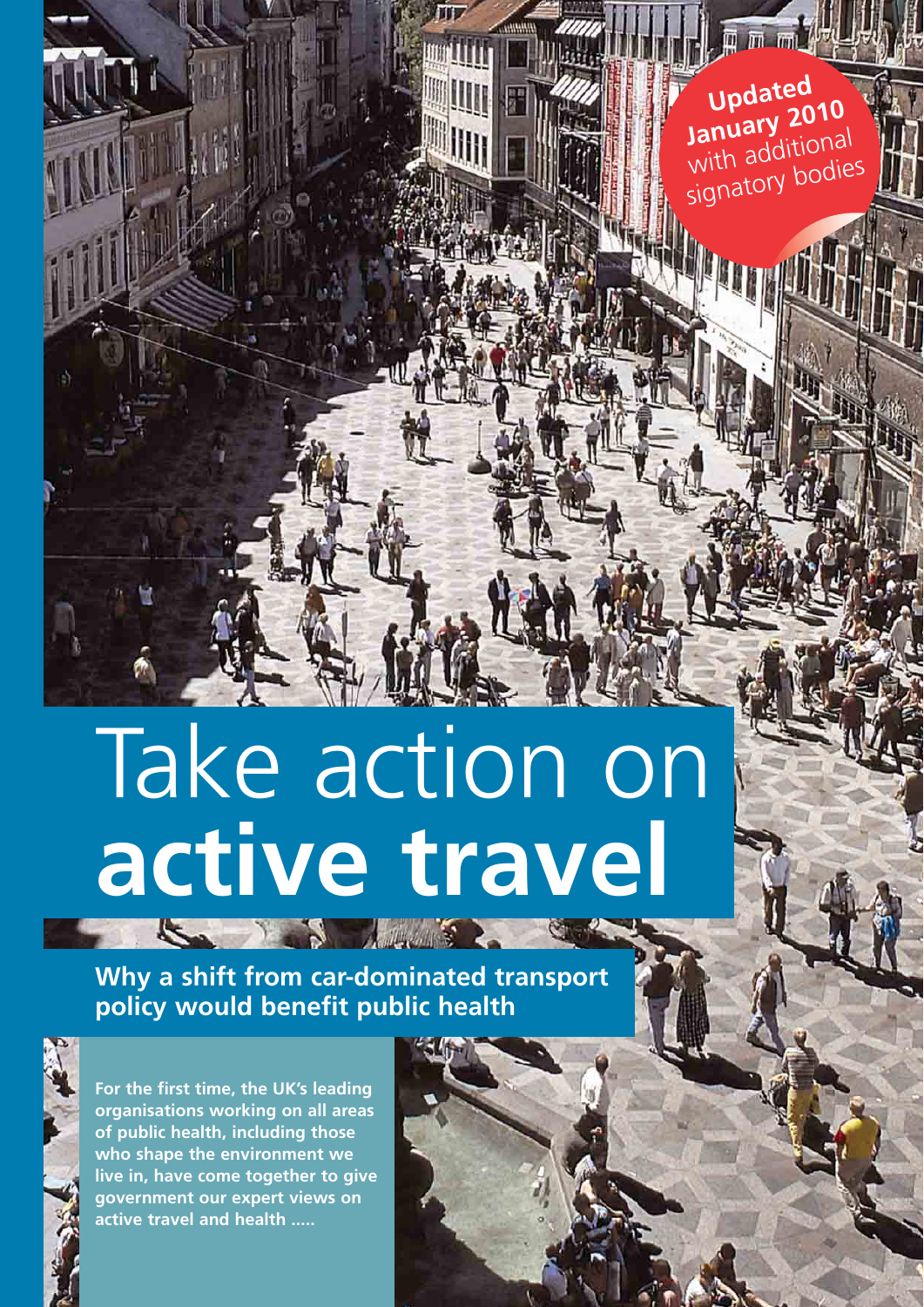**..... We call on ministers, civil servants, local authorities and all involved to make a big shift now: invest heavily in walking and cycling, and recreate an environment where children can play in the street and adults lead an active life. Nothing here is radical or new, except the call to implement in practice what policies already say –** *Promote public health: take action on active travel*.

For at least two generations, planning and transport practice in the UK have focused on the car. The unintended consequence of this has been to suppress walking and cycling across all sectors of society. This decline in physically active travel has been a significant contributor to ill-health of many types, including the obesity epidemic currently afflicting all parts of the UK. We need to reverse this trend, and to come up with a radical vision centred on active travel.

We are now facing a very different world. Global climate change, rapidly rising oil prices and concerns over security of energy supply mean we need to change the way we travel. By shifting from motorised transport to active travel we can make a significant contribution towards tackling all these issues, and at the same time reverse the declining trend in physical activity, in people of all ages. This would be good for public health and save billions of pounds in future healthcare costs.

Policies and strategies at all levels advocate walking and cycling but motor transport still takes priority in the big decisions and in the allocation of

investment. As a consequence the UK lags badly behind many European countries in levels of active travel.

To return walking and cycling to levels that can contribute to a healthy society, changes are needed in policy and practice. These are listed in our six point call to action – **Promote public health: take action on active travel**.

This document has been drawn up by the Association of Directors of Public Health, British Heart Foundation, Campaign for Better Transport, Chartered Institute of Environmental Health, Child Growth Foundation, CTC the national cyclists' organisation, Faculty of Public Health, Living Streets, National Heart Forum, National Obesity Forum, National Coalition for Active Ageing, Ramblers' Association, Royal College of Nursing, Royal Institute of Public Health, Royal Society of Health, Sustainable Development Commission, Sustrans and the UK Public Health Association, with expert input from Cycling England. Other signatories are listed on page 8, and at www.adph.org.uk.



**2**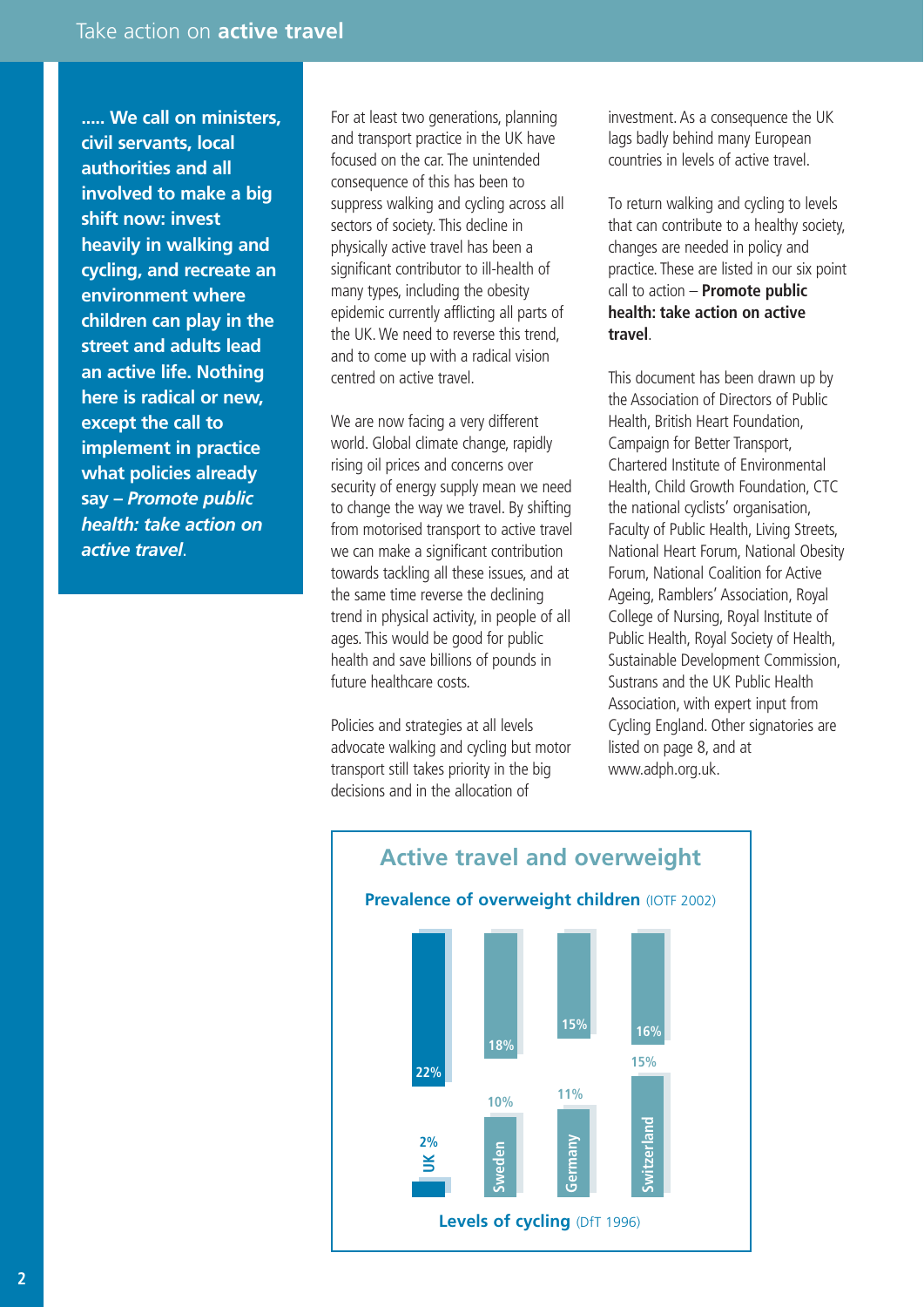

## **Promote public health: take action on active travel**

We call on decision makers at all levels – UK, devolved governments, regional and local authorities: act now to bring about a population-wide shift from sedentary travel to walking and cycling.

- **set ambitious targets for a growth in walking and cycling and ensure they are met:** publish a coherent strategy for growth in walking and cycling, based on experience of what works; monitor and performance-manage progress; give transport departments a clear public health objective, and make clear the roles of other government departments and other partners
- **invest at a realistic level:** commit 10% of transport budgets to walking and cycling immediately, and in future ensure that transport funds are allocated proportionate to the new, ambitious target levels
- **create safe, attractive walking and cycling conditions,** with coherent highquality networks linking all everyday destinations, so that walking and cycling are faster and more convenient than motor travel, backed up by individualised travel marketing, school and workplace travel plans, practical walking promotion programmes and highquality cycle training
- •**make 20mph or lower speed limits the norm for residential streets** and those used by shoppers, tourists and others, close to schools or public buildings, or important for walking and cycling or children's play. In urban areas only the busiest strategic traffic routes should now qualify for higher speed limits
- **tackle bad driving,** through improved driver training and awareness campaigns, backed by stronger and better enforced traffic laws
- **'health check' every transport and land use decision,** focusing on the potential impact on levels of walking and cycling and other aspects of health; invest public money to the benefit of public health, and reject proposals whose impact on walking and cycling will not be positive.

**And most important: do it now!** New residential developments now being planned across the UK must be developed according to these principles. We must not create obesogenic new towns.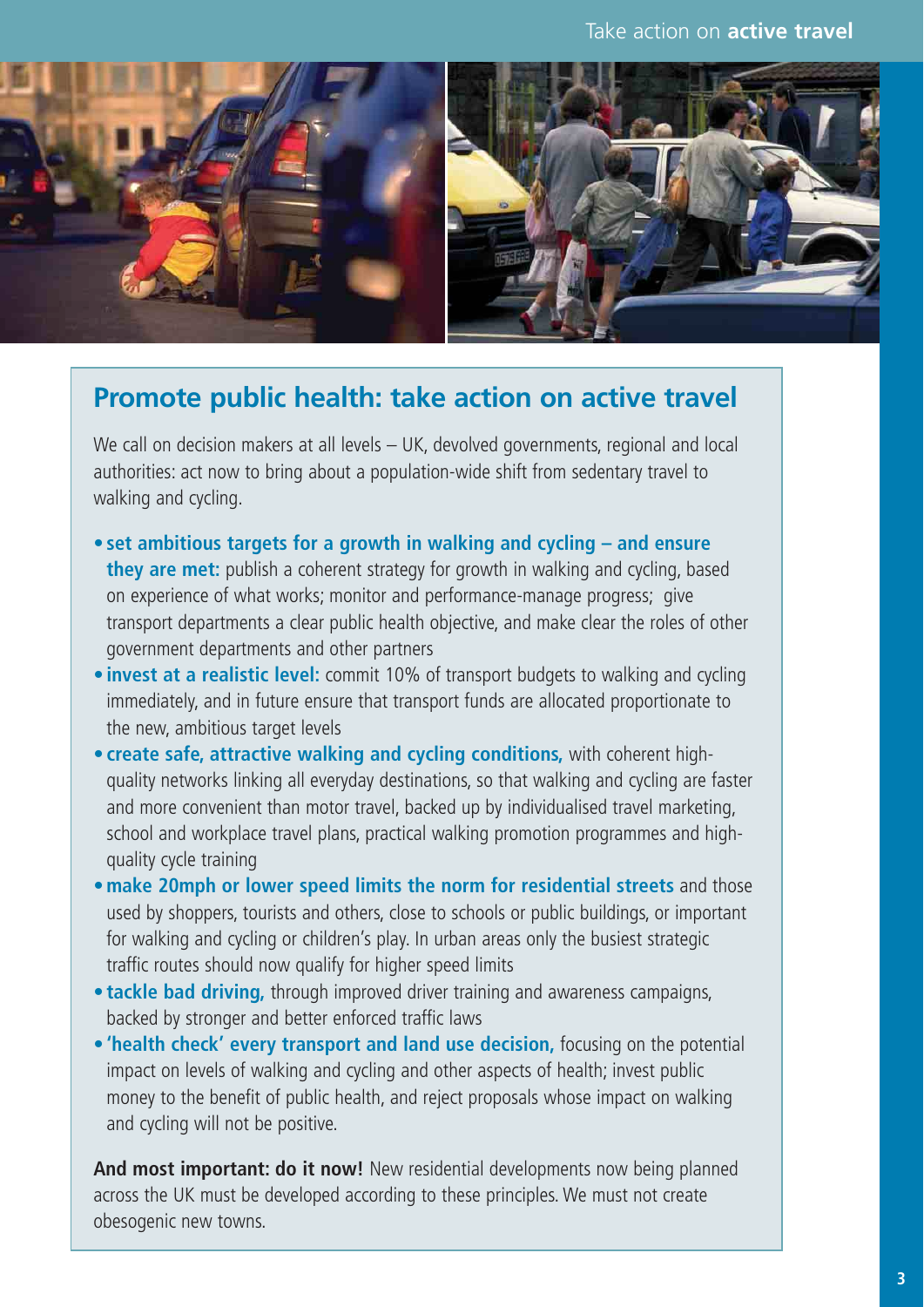

#### **The potential for change**

Across the developed world there are a number of constant factors in travel behaviour, which have not changed noticeably in decades. Among these are that most car journeys are short enough to be walked or cycled – research for the Department for Transport found that 55% of car trips in three English towns were under 5km (3 miles). Better conditions for walking and cycling could make many of these trips health promoting.

Researchers in the same three towns looked at the alternative options available to individuals who chose to drive their local journeys. With only limited modifications to the physical environment and better information provision, roughly half of the car trips could be walked, cycled or made by public transport, **today**<sup>1</sup> .

Based on analysis such as this, we believe that with effective, forward-looking transport policies and practices it should be possible to bring UK cities and towns up to the levels of active travel found in highly liveable and economically successful cities in continental Europe, such as Basel (Switzerland) where just one in four trips are driven, or Münster (Germany) with 35% of trips by bicycle. Today's reality is that around two thirds of all trips in the UK are made by car.

#### **Obesity and inactivity**

The 2007 Foresight Tackling Obesities report laid bare the shocking scale of our obesity problem. Unless we act decisively and immediately, by 2050 almost 60% of the UK population could be obese, with the economic cost of overweight and obesity reaching  $£49.9$  billion at today's prices<sup>2</sup>.

Foresight said "The top five policy responses assessed as having the greatest average impact on levels of obesity across the scenarios [include]: … increasing walkability/cyclability of the built environment….."

Obesity alone justifies our call to shift transport policy from sedentary to active travel, but the benefits of physical activity go much wider. People who are active have significantly lower risk of heart disease and stroke, many types of cancer, non-insulin-dependent diabetes, depression and other mental illnesses, osteoporosis and falls in later life<sup>3</sup>. One of the best ways to endow our children with lifelong health is to leave them an environment which encourages healthy, active travel; we have to make villages, towns and cities more people-friendly.

#### Addressing health inequalities

Good health is not distributed equally, and some groups of people suffer disproportionately poor health and record lower than average physical activity levels. Active travel, especially walking, is cheap and potentially inclusive and accessible. Walking infrastructure, in particular, should everywhere be brought up to a standard that actively encourages people to walk. Promotional and marketing approaches need to be targeted to ensure that they do not miss those most at need.

#### **Investing for health**

Walking and cycling have always been at the tail end of budget allocation and investment decisions. This must change. Walking already achieves 24% of all trips in Great Britain<sup>4</sup>, and cycling has been shown to have massive potential for growth. We call for 10% of transport budgets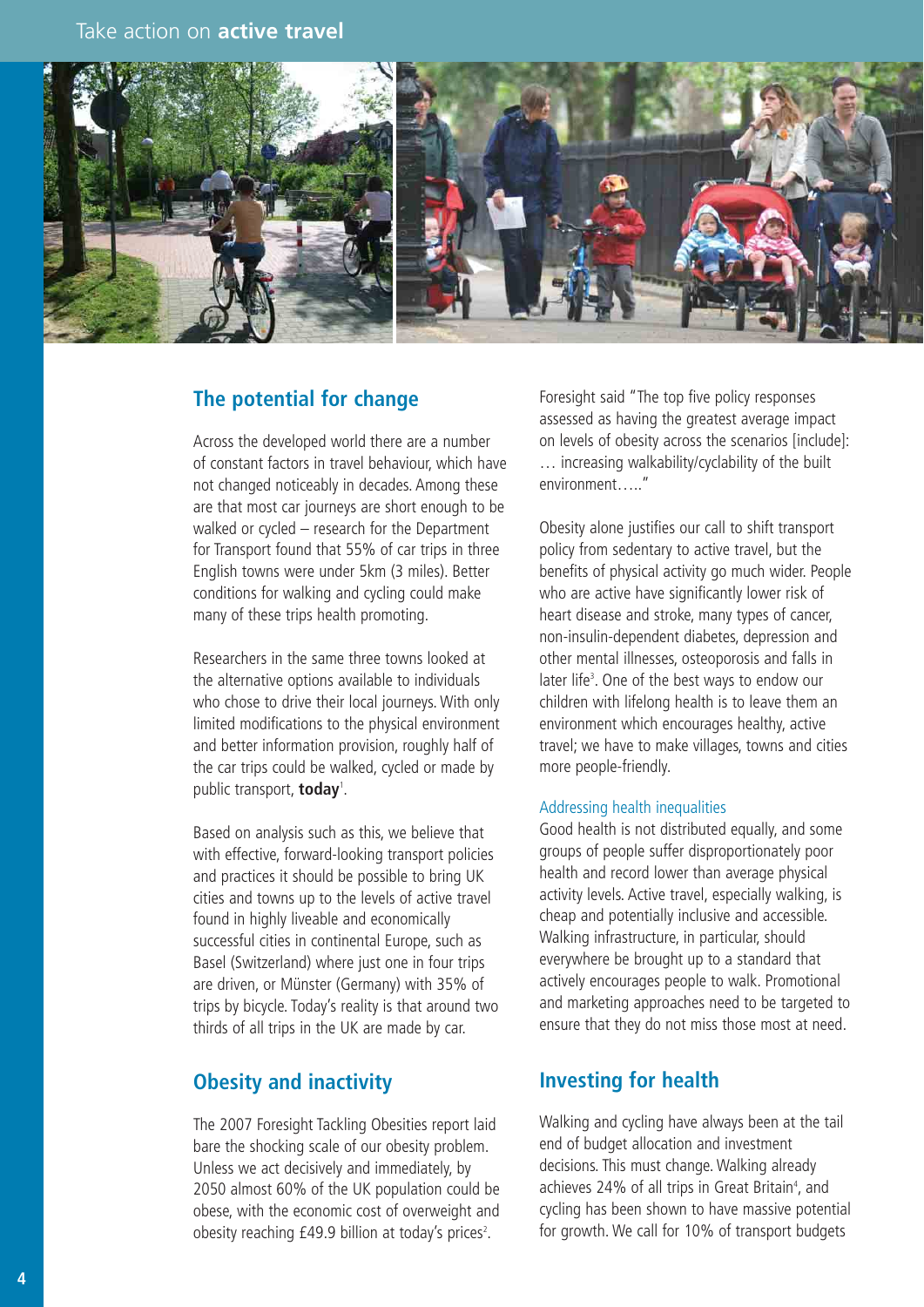

to be allocated immediately to walking and cycling. We also call for ambitious walking and cycling targets to be set within two years, and future transport budgets to be allocated proportionate to these target levels.

#### Set targets and measure

All UK governments should set ambitious national objectives for the proportion of trips made by walking and cycling, the number of people engaging in active travel, and the provision of adequate infrastructure, and ensure they are met. Local authorities should measure their own progress, through their Overview and Scrutiny Committees and within their Local Area Agreements or equivalents. Local strategic partners, including NHS bodies, business and community groups, should hold planners and developers to this.

All transport schemes and land use decisions should be assessed to evaluate their impact on walking and cycling, as well as other aspects of health such as road safety and air pollution. This should ensure that future investment goes to the measures which most effectively bring about a shift from the car to healthy and active travel.

Planners should accept their responsibility to make the environment more conducive to walking and cycling, and to avoid severing community access routes or otherwise discouraging physically active forms of travel.

#### **The action to take!**

The evidence is strong; existing policies are clear; the need is demonstrated and the potential to benefit public health is immense. Nothing here is

radical or new, except the call to implement in practice what policies already say – **Promote public health: take action on active travel**.

#### Let the children play

Two generations ago children played and adults socialised in the streets between their homes. In many continental cities and towns this is still true, but in the UK it has become unconventional, and worthy of disapproval, for parents to let their children play out in the street. We call for a new approach to street design and layout, which puts the needs of residents, especially children, above those of drivers. The car should be a guest in residential, shopping and other populated streets and walking pace should be the normal driving speed.

#### The "five-year-old test" – and other users

It is common in Dutch, Belgian or Scandinavian cities to see whole families, including young children, cycling from place to place. We want to see urban areas linked and crossed by traffic-free routes and streets with very low speed limits, so that even a family with young children can safely and enjoyably make trips to visit friends, enjoy leisure or go to school. If a five-year-old child can cycle with his or her parents or play in the street without fear, that is a sign of a civilised city.

We also advocate a "seventy-five-year-old test" although many of the criteria may be common.

Older people, and those with impaired mobility or vision, should feel able with complete confidence to walk across their neighbourhoods. The approach we call for here will in most cases meet the needs of all people with disabilities better than at present, but all transport and land use decisions should of course be fully disability proofed.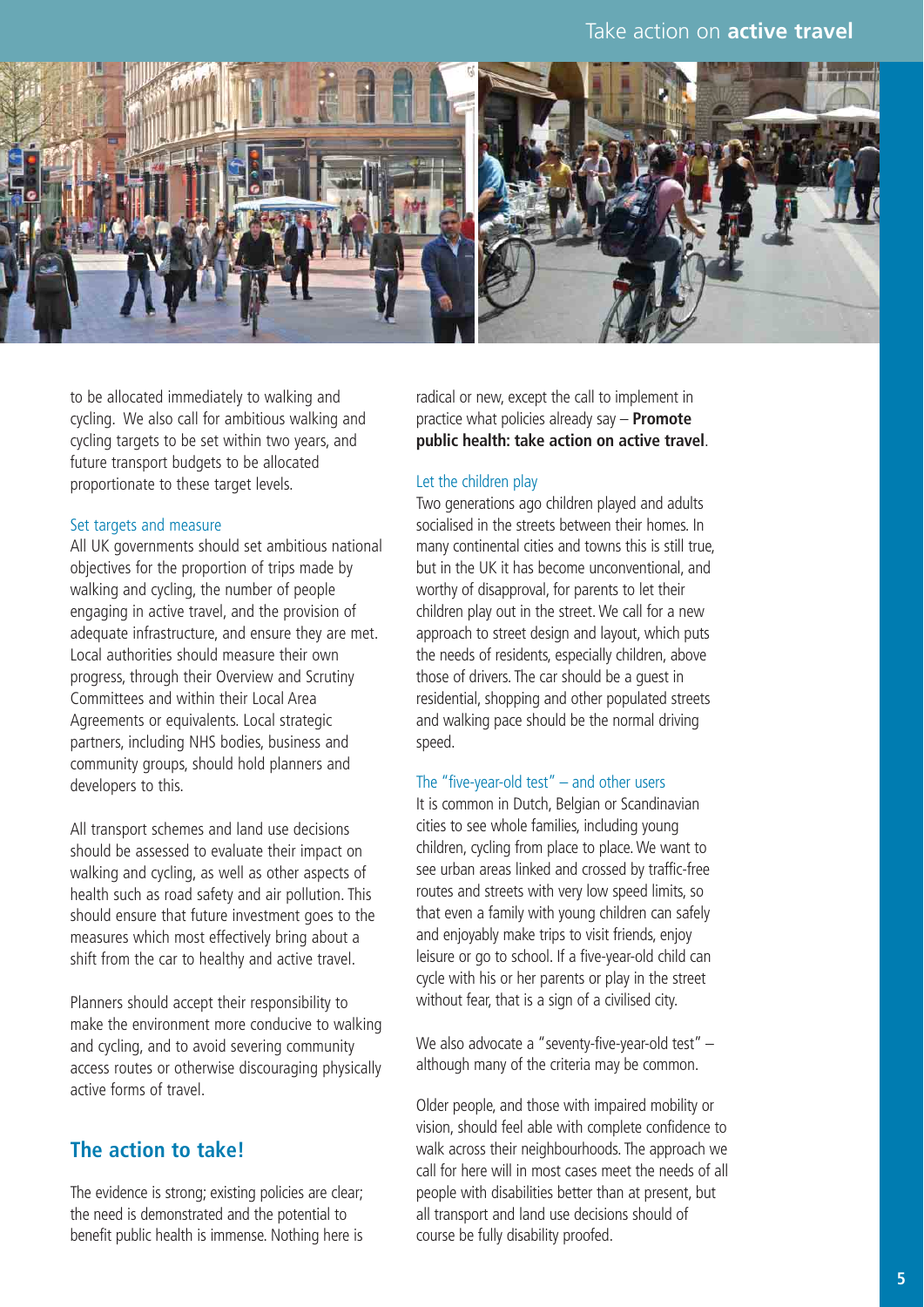

*The Odense (Denmark) traffic management system (above left) rewards cyclists, and drivers who keep to cycling speed, with a regular green light at junctions, guided by the "green wave" of roadside LEDs*

#### Walk from your door

We believe in a civilised society everyone should be able to walk from their home, on clean wellmaintained footways, free from obstructions and pavement parking, and to access high quality, wellmaintained parks, playgrounds and other public spaces within easy walking range. Equally, destinations such as public buildings should give priority to the pedestrian; walking routes within the site should be direct, attractive, well planted and well signed, and should never give way to motor traffic.

#### Cutting speeds

Perhaps the single biggest step in making the streets safer (and making them **feel** safer) is to reduce speeds. Towns and cities all across Europe have successfully implemented town-wide 30kph (19mph) limits; Portsmouth is the first UK example. We call on all UK governments immediately to legislate for easier implementation of town-wide 20mph zones, and for local authorities to implement them, including in rural villages. In residential areas traffic should move at speeds appropriate to sharing with people.

#### No through road

**Filtered permeability** is the principle followed in European towns and cities – such as Freiburg and Groningen – which have been most successful in restraining car use. It means giving walking and cycling an advantage, in terms of speed, distance and convenience, over private motor traffic (walking and cycling are often faster as things stand, but this advantage should be enhanced and made widespread).

There are many ways in which this can be done, including: separate cycleways and walkways, reallocation of road space to footways and cycleways, pedestrian and cycle bridges, selective road closures which allow walkers and cyclists only, two-way cycling on one-way streets, pedestrian priority at crossings and traffic light system phasing at cycle speed.

This is not to say that people shouldn't still  $$ generally – be able to drive up to their front doors. But in the 21st century everyone in the UK should be able to live in a residential neighbourhood without through-traffic, safe enough to see children playing in the streets once more.

#### The London Congestion Charge

The congestion charge scheme is the UK's most notable intervention in shifting the balance from sedentary transport to active travel, although it was planned without explicit public health objectives. Cycling in central London has risen by over 80% since 2000<sup>5</sup>, and although Transport for London is only now establishing a completely robust system to monitor walking, outline monitoring indicates growth here too.

Among the strongest elements of the scheme is the ongoing expansion of its impact, both geographical (expansion of the zone) and financial (increases in the charge level). This sends a clear message to travellers in London that as time goes by it will become progressively better value to walk, cycle or use public transport. That in turn affects the life planning of individuals and organisations. London's bold initiative should be recognised as benefiting health, road safety and the global and local environment, and widely replicated (and London will, we hope, continue to expand and refine the scheme).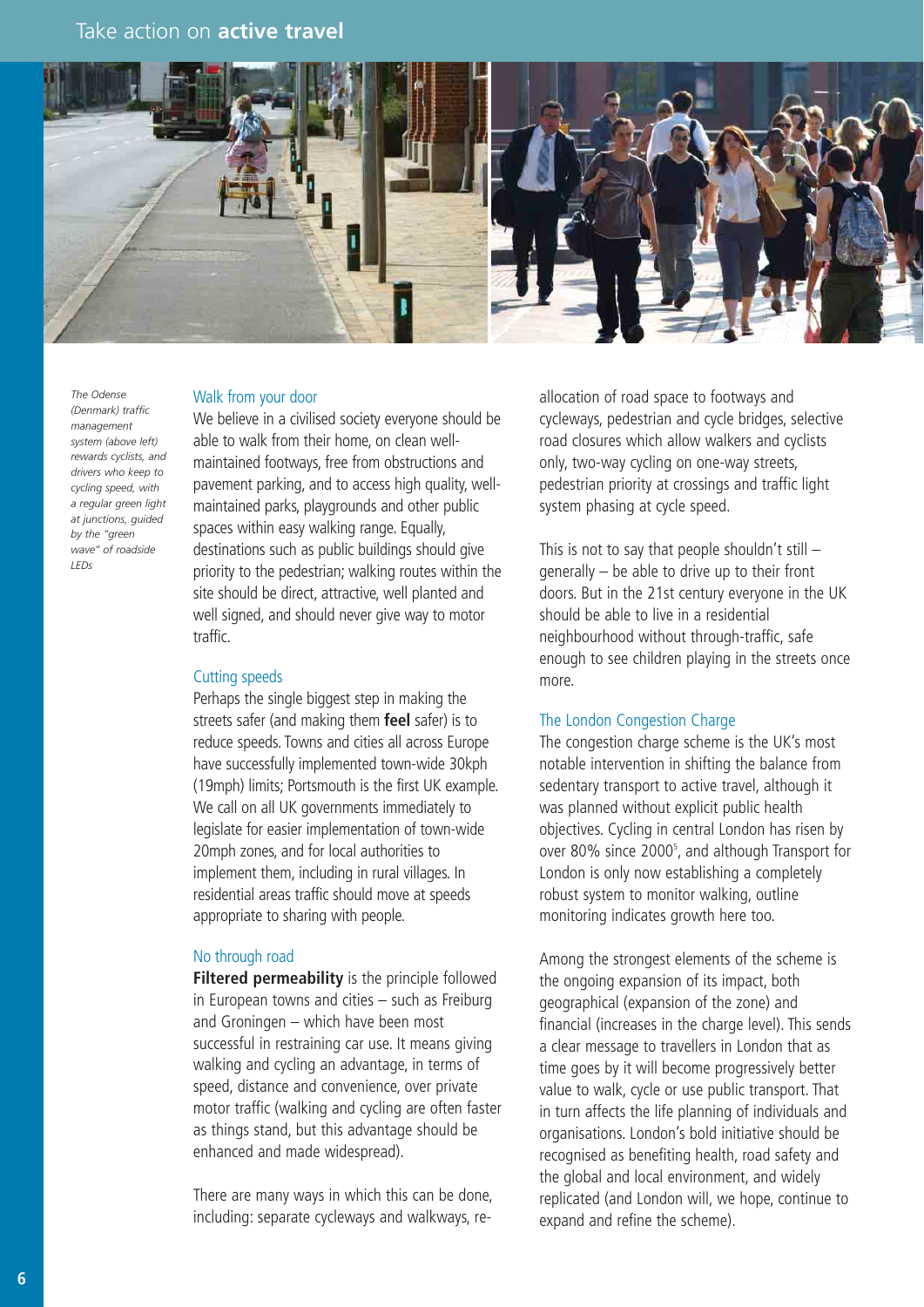

#### **Delivering on existing policies**

Nothing advocated here is new. Government policies at all levels, public health guidance and expert opinion have all pointed in this direction for years. The radical element is this: **it is time to stop talking and act.**

Existing policies and guidance calling for active travel, at UK, national, regional and even local level include, among many others:

- **Healthy Weight, Healthy Lives: A Cross Government Strategy for England**, Department of Health 2008
- **Choosing Activity: a physical activity action plan**, Department of Health 2005
- **Promoting and creating built or natural environments that encourage and support physical activity**, National Institute for Health and Clinical Excellence 2008
- **Let's Make Scotland More Active: a strategy for physical activity**, Scottish Government 2003
- **Better Health, Better Care: Action Plan**, Scottish Government 2007
- **Climbing Higher a strategy for sport and physical activity**, Welsh Assembly Government 2005
- **Fit Futures: Focus on Food, Activity and Young People**, NI Department of Health, Social Services & Public Safety 2006
- **Walking and cycling: an action plan**, Department for Transport 2004
- **Design to Delivery: eco-towns transport worksheet**, Communities and Local Government / Town and Country Planning Association 2008 (in press at time of print)
- **Manual for Streets**, Department for Transport 2007
- **Fair Play, the national play strategy,** Department for Children, Schools and Families 2008 (now in consultation)
- **National Transport Strategy**, Scottish Government 2006
- **People, Places, Futures The Wales Spatial Plan**, Welsh Assembly Government 2004 (now in revision)
- **Northern Ireland Cycling Strategy**, NI Department for Regional Development 2000
- **Walking Northern Ireland: An Action Plan**, Department for Regional Development 2003

Additional useful reading includes:

- **Foresight Tackling Obesities: Future Choices**, Government Office for Science 2007
- **Building Health: creating and enhancing places for healthy, active lives**, National Heart Forum / Living Streets / Commission for Architecture and the Built Environment 2007
- **Active Design: Promoting opportunities for sport and physical activity through good design**, Sport England 2006.

Policy in relation to active travel is evolving rapidly; important work is in development relating to land use and planning, children and play, and sustainability, as well as the more traditional areas of transport and of public health.

Decision makers should not be swayed by a vocal minority of motoring enthusiasts; the public are in favour of transport policies that support walking, cycling and public transport over the private car<sup>1</sup>.

#### **References**

- <sup>1</sup> **Travel Behaviour Research Baseline Survey 2004**, **Sustainable Travel Demonstration Towns, 2005** Sustrans
- <sup>2</sup> **Foresight Tackling Obesities: Future Choices, 2007** Government Office of Science
- <sup>3</sup> **At least five a week: Evidence on the impact of physical activity and its relationship to health: A report from the Chief Medical Officer, 2004** Department of Health
- <sup>4</sup> **Transport Statistics Great Britain 2007**, **2008** Department for Transport
- <sup>5</sup> **Central London Congestion Charging Impacts monitoring: Fifth Annual Report, 2007** Transport for London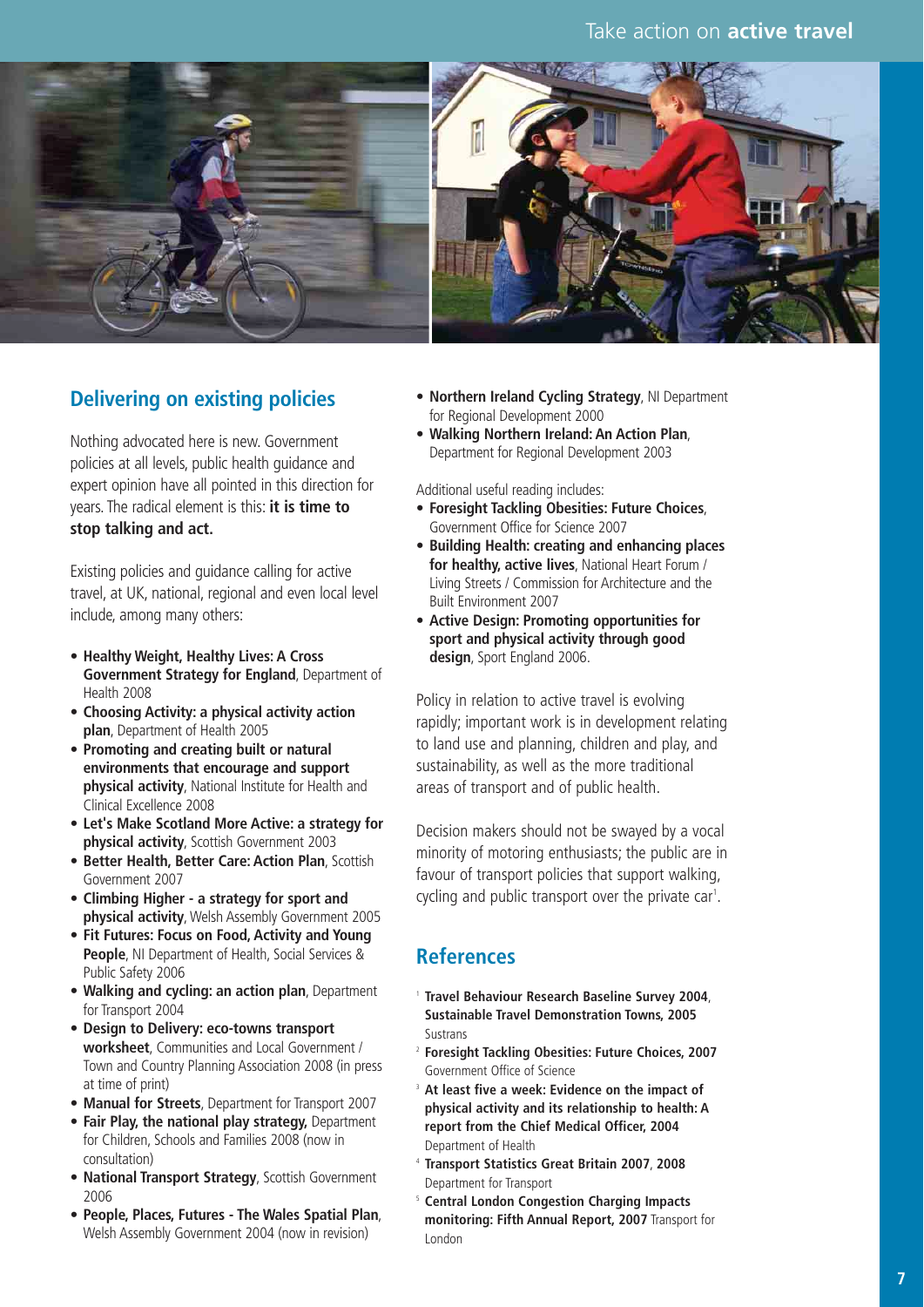# **We call for action on active travel**

Well over 100 bodies have now signed up to call on all UK governments and local authorities – **Promote public health: take action on active travel**.

We commit to do what we can to bring this about in our own spheres of influence.

And we call on others to join with us. You can see an updated list of signatories at www.adph.org.uk.

Age Concern and Help the Aged Arrhythmia Alliance Association of Directors of Public Health Blood Pressure Association British Association for Cardiac Rehabilitation British Association of Nursing in Cardiovascular Care British Association of Sport and Exercise Sciences British Cardiovascular Society British Dietetic Association British Heart Foundation BHF Health Promotion Research Group BHF National Centre for Physical Activity & Health British Hypertension Society British Lung Foundation BMA Public Health Medicine Committee British Nutrition Foundation British Trust for Conservation Volunteers (BTCV) Campaign for Better Transport Campaign for National Parks Campaign to Protect Rural England Cancer Research UK Centre for Health Information, Research and Evaluation, Swansea University **CCPR** Chartered Institute of Environmental Health Child Growth Foundation Children in Northern Ireland Children Safety Education Coalition Commission for Architecture and the Built Environment (CABE) Corporate Citizenship Committee of Gloucestershire Hospitals NHS Foundation Trust

CTC the national cyclists' organisation Cycle Campaign Network Cyclinginstructor.com Cycling Projects Cycling Scotland Department of Exercise, Nutrition & Health Sciences, University of Bristol Environmental Association for Universities & **Colleges** Environmental Protection UK Faculty of Public Health Forum for the Future Friends of the Earth (England, Wales and Northern Ireland) Greater Manchester Cycling Campaign Heart Care Partnership (UK) Heart of Mersey Highland Cycle Campaign HITRANS Active Travel Group Institute of Highway Incorporated Engineers Institution of Highways & Transportation Institution of Mechanical Engineers (IMechE) Liftshare.com Living Streets Living Streets Scotland London Cycling Campaign London NHS Travel Network Men's Health Forum Mental Health Foundation Mind National Association for Primary Education

National Children's Bureau

### **Updated January 2010** with additional signatory bodies